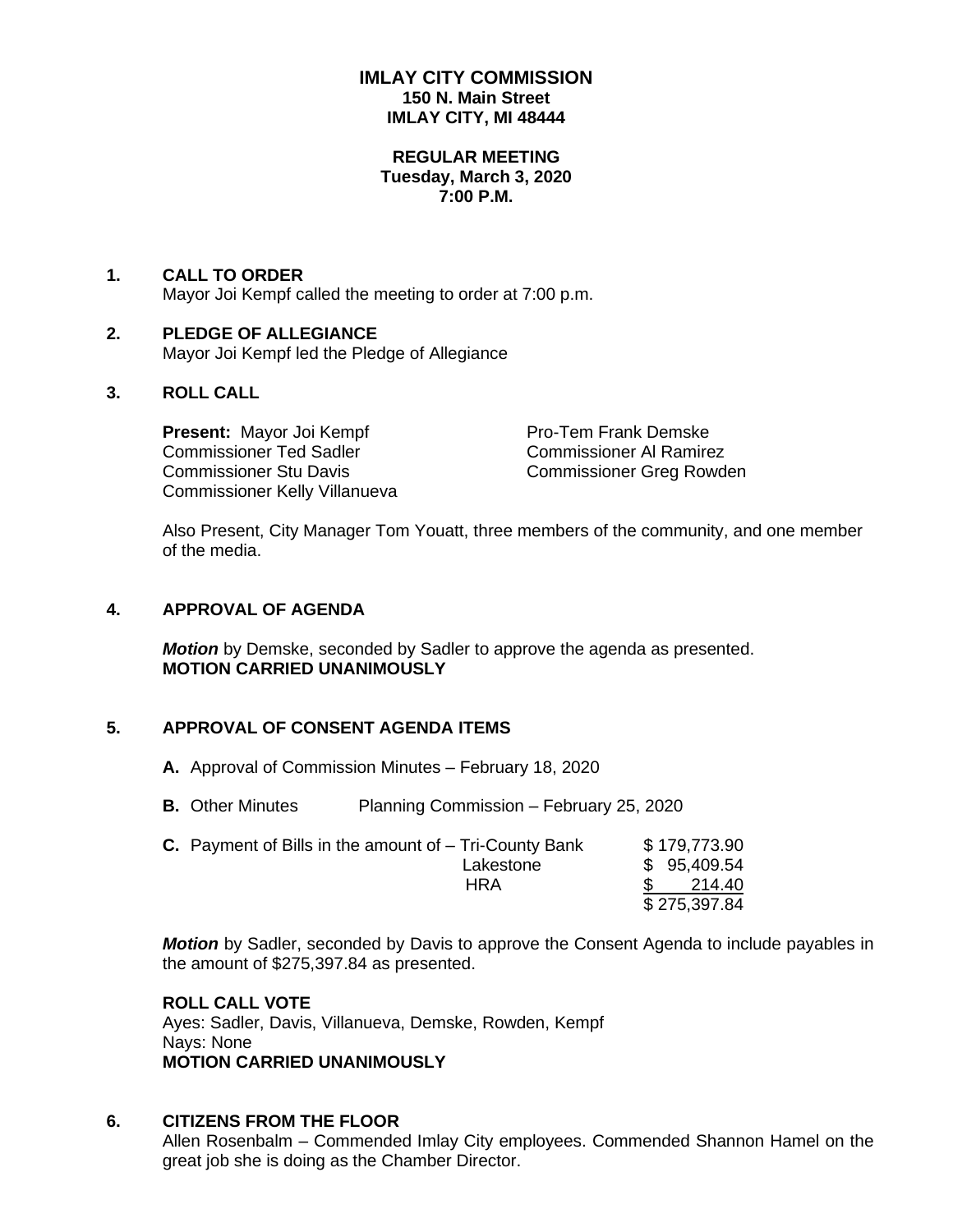### **7. NEW BUSINESS**

### **A. Spicer Invoice – 2020 Infrastructure Improvements**

*Motion* by Demske, seconded by Rowden to approve the payment to Spicer Group for Invoice # 200379 in the amount of \$ 38,153.75 for engineering costs related to the 2020 Infrastructure Improvements Projects as presented.

**ROLL CALL VOTE** Ayes: Demske, Rowden, Ramirez, Sadler, Villanueva, Demske, Kempf Nays: None **MOTION CARRIED UNANIMOUSLY**

#### **B. Resolution 2020-3 – 2020 Special Assessment Tax Roll**

City Manager Youatt stated that there are 3 residents with unpaid delinquent utility/mowing bills to be placed on the Special Assessment Tax Roll.

*Motion* by Davis, seconded by Demske, to adopt Resolution 2020-3 to establish a Special Assessment Tax Roll for Unpaid 2018 & 2019 Charges as presented.

**ROLL CALL VOTE** Ayes: Davis, Demske, Ramirez, Rowden, Sadler, Villanueva, Kempf Nays: None **MOTION CARRIED UNANIMOUSLY**

### **8. NEW BUSINESS**

### **A. Bid Results – WWTP Sludge Removal**

City Manager Youatt presented the one qualified bid received for the removal of sludge at the WWTP. The BID was from Biotech Agronomics, Inc. of Beulah, MI in the amount of .0458 cents per gallon for three years.

*Motion* by Davis, seconded by Sadler to award the Bid Contract for sludge removal to Biotech Agronomics, Inc., in the amount of .0458 cents per gallon for three years as presented.

#### **ROLL CALL VOTE**

Ayes: Davis, Sadler, Villanueva, Demske, Ramirez, Rowden, Kempf Nays: None **MOTION CARRIED UNANIMOUSLY**

### **B. Appoint Heather Sample to the Board of Review**

*Motion* by Davis, seconded by Villanueva to approve the appointment of Heather Sample to the Board of Review for a three year term as presented. **MOTION CARRIED UNANIMOUSLY**